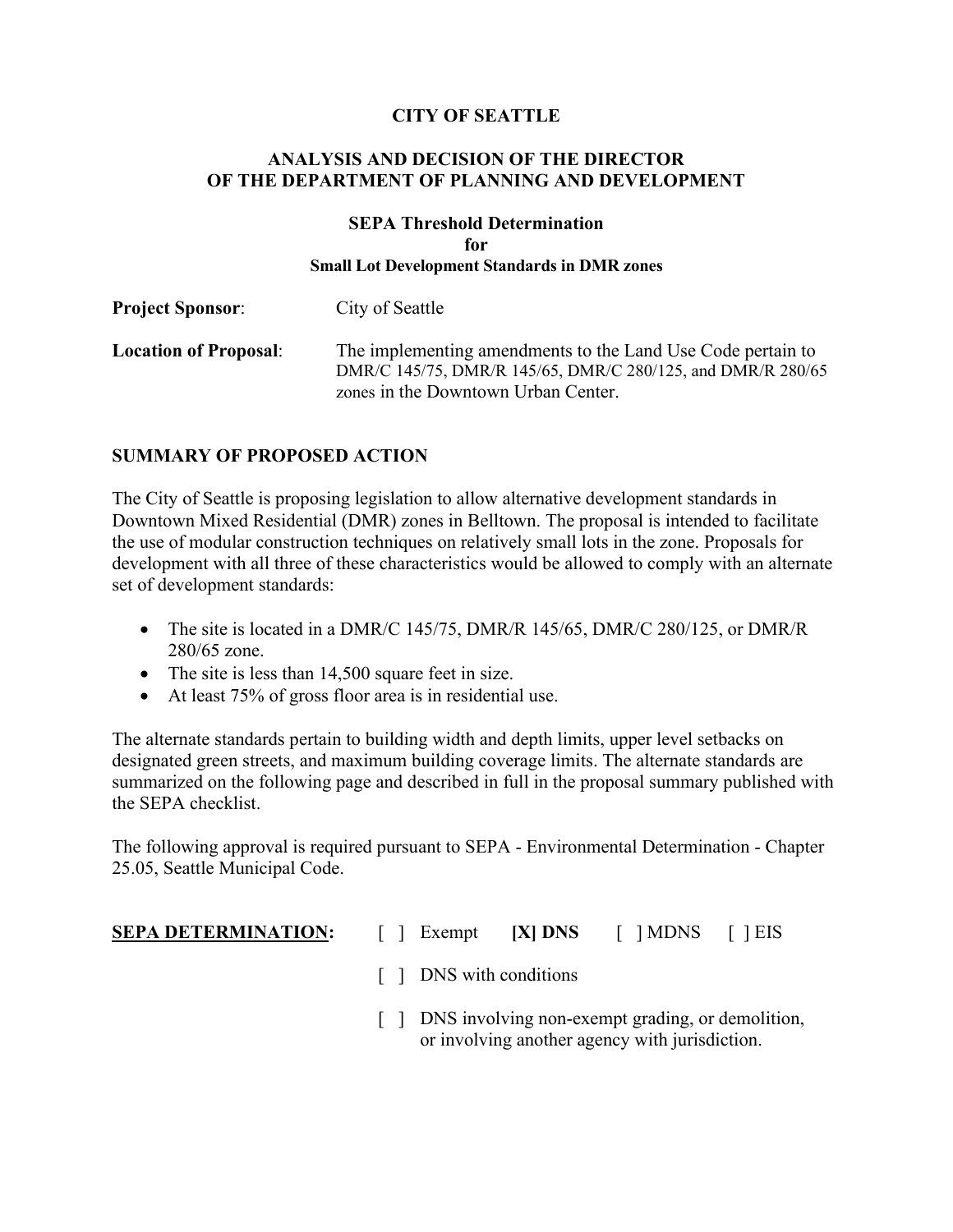## **ALTERNATIVE DEVELOPMENT STANDARDS PROPOSED**

## **Green Street Setbacks**

Development on green streets in DMR zones is required to be setback 10 feet from the green street property line between 65 and 85 feet in height, plus an additional foot of setback for each 5 feet above 85 feet. The proposed alternative is to require no setback for the first 25 feet of height and a setback of 10 feet for the remainder of the building. This alternative would only be allowed on the north side of a green street without view corridor requirements.

## **Building Width and Depth**

Currently, lots less than 19,000 square feet in size in DMR zones have a maximum width and depth limit of 90 feet on avenues and 120 feet on east/west streets for portions of a structure above 65 feet in height. The proposal would increase the maximum width and depth limit to 100 feet on avenues and 120 feet on east/west streets for portions of a structure above 45 feet in height.

### **Coverage Limits**

Currently, on lots less than 19,000 square feet in DMR zones, the first 65 feet in height have no coverage limit, floors between 65 feet and 85 feet have a maximum coverage limit of 75%, and floors above 85 feet have a coverage limit of 65%.

The proposal would allow the following alternative.

For lots 8,000 square feet or less, development would have to meet one of the following:

- The first 25 feet in height would have no coverage limit and all floors above 25 feet in height would have a maximum coverage limit of 80%; or
- The first 25 feet in height would have no coverage limit and all floors above 25 feet in height would have a maximum coverage limit of 85%, but the development could not exceed [1](#page-1-0)35 feet<sup>1</sup>.

For lots 14,500 square feet or less but greater than 8,000 square feet, the first 45 feet would have no coverage limit and all floors above 45 feet would have a maximum coverage limit of 75%.

## **Affordability Requirement**

The proposal could also include a requirement that at least 4% of residential units are affordable to households with incomes 60% of AMI or below for a minimum period of 75 years. Affordable housing provided to meet the requirements of Mandatory Housing Affordability (MHA) or Multi-Family Tax Exemption (MFTE) may count toward meeting this requirement.

<span id="page-1-0"></span><sup>&</sup>lt;sup>1</sup> excluding rooftop features and any additional height granted by the Living Building Pilot program.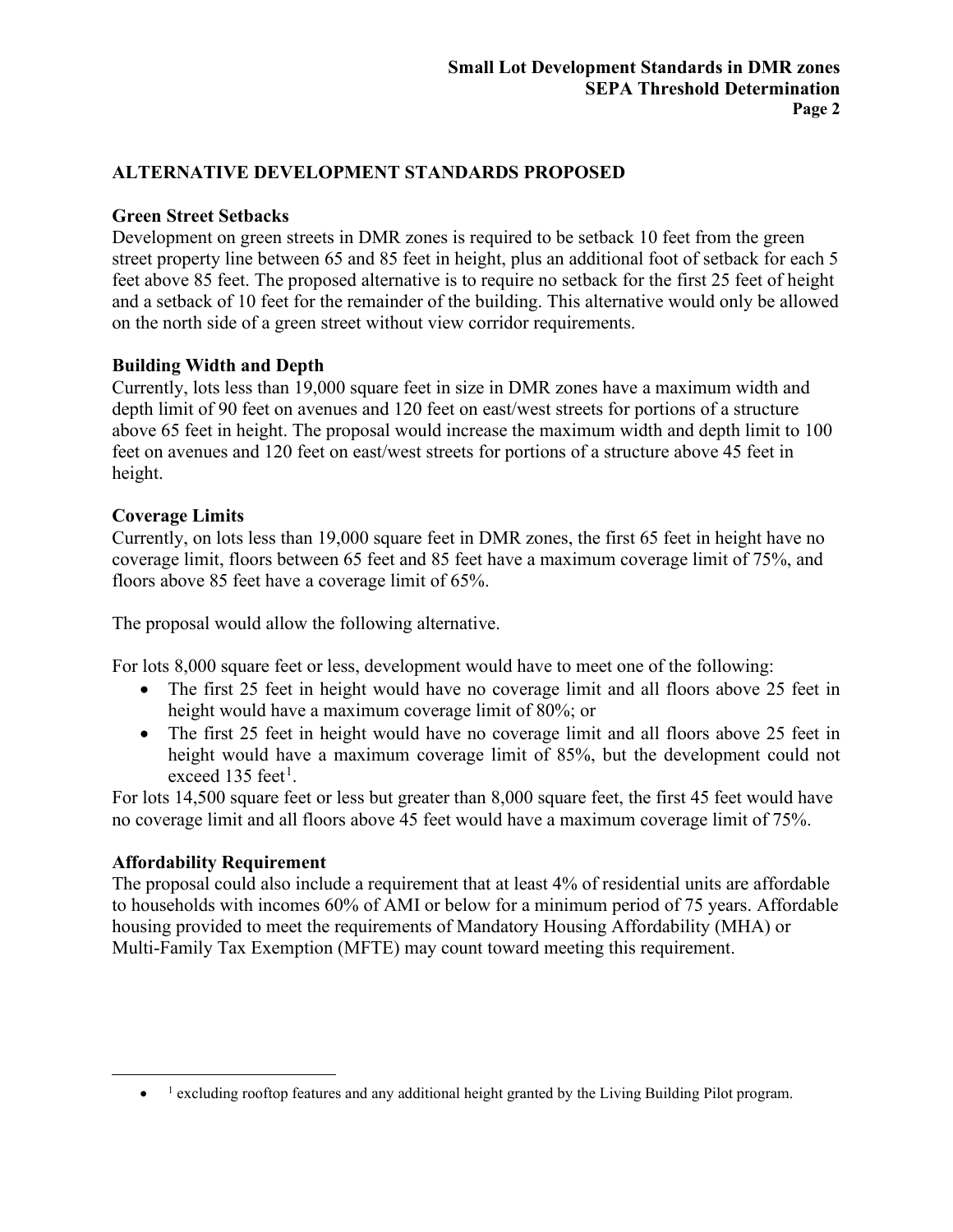## **PROPOSAL BACKGROUND**

The proposed action includes information that describes the intent underlying the proposal, which is summarized here. Currently, lot coverage and setback requirements in the DMR zones require building forms with floor plates that gradually decrease in size at various heights. These standards make development challenging on small sites because they result in complicated construction, varying floor layouts and small upper-story floor plates. The proposal emphasizes that the standards make development particularly difficult on small sized lots.

The proposal asserts that advancements in modular and panelized construction are making small lot development more feasible. However, modular and panelized construction techniques require more consistent floor plates. The goal of this proposal is to implement zoning standards that facilitate the use of modular and panelized construction as a way to spur production of marketrate and rent-restricted housing development on small lots in the DMR zones.

This is a non-project proposal. The legislation would modify development standards in Title 23 of the Seattle Municipal Code. No direct impact is anticipated as no specific development proposal or construction project is known at this time. Indirect impacts associated with future development proposals that could occur under the proposed development standards are the subject of the SEPA checklist and this decision.

## **ELEMENTS OF THE ENVIRONMENT**

## **BUILT ENVIRONMENT**

### *Relationship to Plans and Policies*

The area is within the Downtown Urban Center. Urban Centers are planned to accommodate the greatest amount of housing and job growth over the time horizon of the City's comprehensive plan as discussed in the Growth Strategy element at pages 22-23 etc. The proposal's effect of facilitating housing construction on infill sites in the Downtown Urban Center is consistent with the plan's policies for urban centers. During preparation of this DNS, a review of policies in the comprehensive plan was performed and no direct conflicts with policies were encountered. Several policies in the comprehensive plan would be specifically and directly supported by implementation of the proposal including:

**"Policy GS 1.5** Encourage infill development on underused sites, particularly in urban centers and villages."

**"GS 1.2** Encourage investments and activities in urban centers and urban villages that will enable those areas to flourish as compact mixed-use neighborhoods designed to accommodate the majority of the city's new jobs and housing."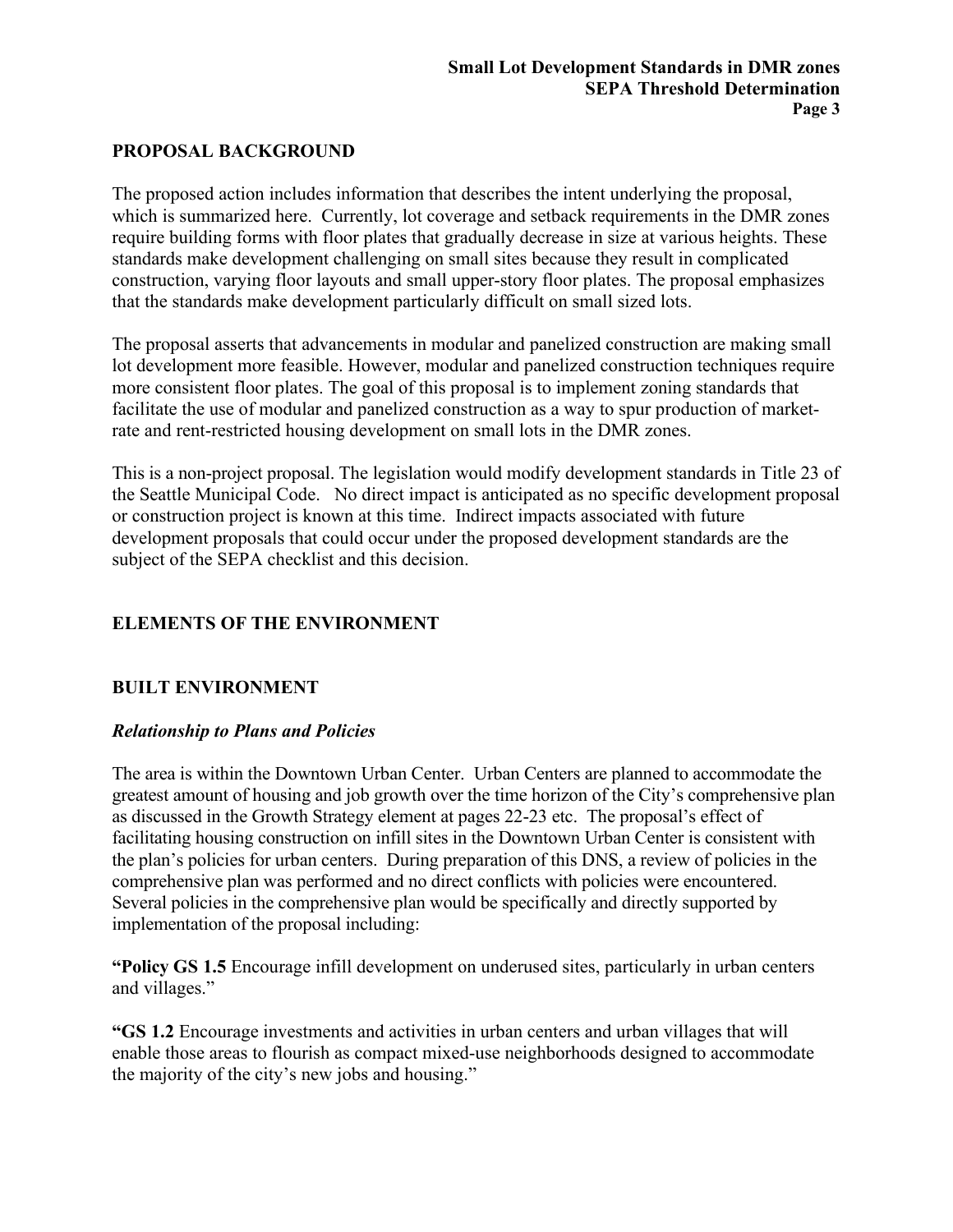#### **Small Lot Development Standards in DMR zones SEPA Threshold Determination Page 4**

**"H 2.1** Allow and promote innovative and nontraditional housing design and construction types to accommodate residential growth."

In addition policies in the Neighborhood Plans element of the Comprehensive Plan are relevant, pertain specifically to Belltown, and are supportive of the proposal, including:

**"B-G1** A neighborhood where growth provides a varied housing stock and a wide range of affordability."

No adverse impacts related to existing plans or policies would result from the proposal.

## *Land Uses and Development Patterns*

The proposal does not modify the allowed uses in the affected area. There would be no direct impact on the Land Use Code's allowed uses, and no new impacts in the form of use incompatibility. According to the SEPA checklist, the alternative standards could indirectly encourage residential or mixed-use development (ground floor retail development with residential uses above) rather than other uses such as commercial offices, compared to what would otherwise occur on redevelopment sites in the zones. A scan of the existing uses in the affected area at the time of this decision shows that the predominant existing development pattern in the area is already characterized by residential and mixed-use development. Buildings completed in the last decade show a high percentage of new developments that are residential with retail at the ground floor. No discernable change in development pattern from the existing context is expected, and therefore no impact to land use and development pattern is expected.

### *Height/Bulk/Scale, Aesthetics, Shadows and Views*

The SEPA checklist notes that there will be an incremental impact due to changes to the massing of future development under the proposal compared to development that might otherwise occur. Potential changes in massing are shown in the Belltown Small Lot Development Modeling Examples document attached to the checklist. The study illustrates a series of massing diagrams comparing development on a set of sites under existing standards compared to development using the alternative standards on the same site. By comparing the images on the left of the page to the images on the right of the page, an informed assessment of the degree of impact is possible.

The SEPA checklist also includes a map of potential redevelopment sites that are more likely to be affected by the proposal. While the exact pattern and timing of future development depends on many factors and isn't known, the map provides an indication of specific lots within the zones that are more likely to potentially redevelop in coming years, and those that are small enough to be affected by the proposal.

The proposal could potentially affect the massing of future buildings fronting onto green streets. However, the alternative standards for green street setbacks are only available on the north side of green street. Designated green streets in the affected area are: Eagle St., Clay St., Cedar St., Vine St., Bell St. and Blanchard St. A review of the redevelopment sites map and designated green streets shows a total of five potentially redevelopable lots that are small enough to be affected on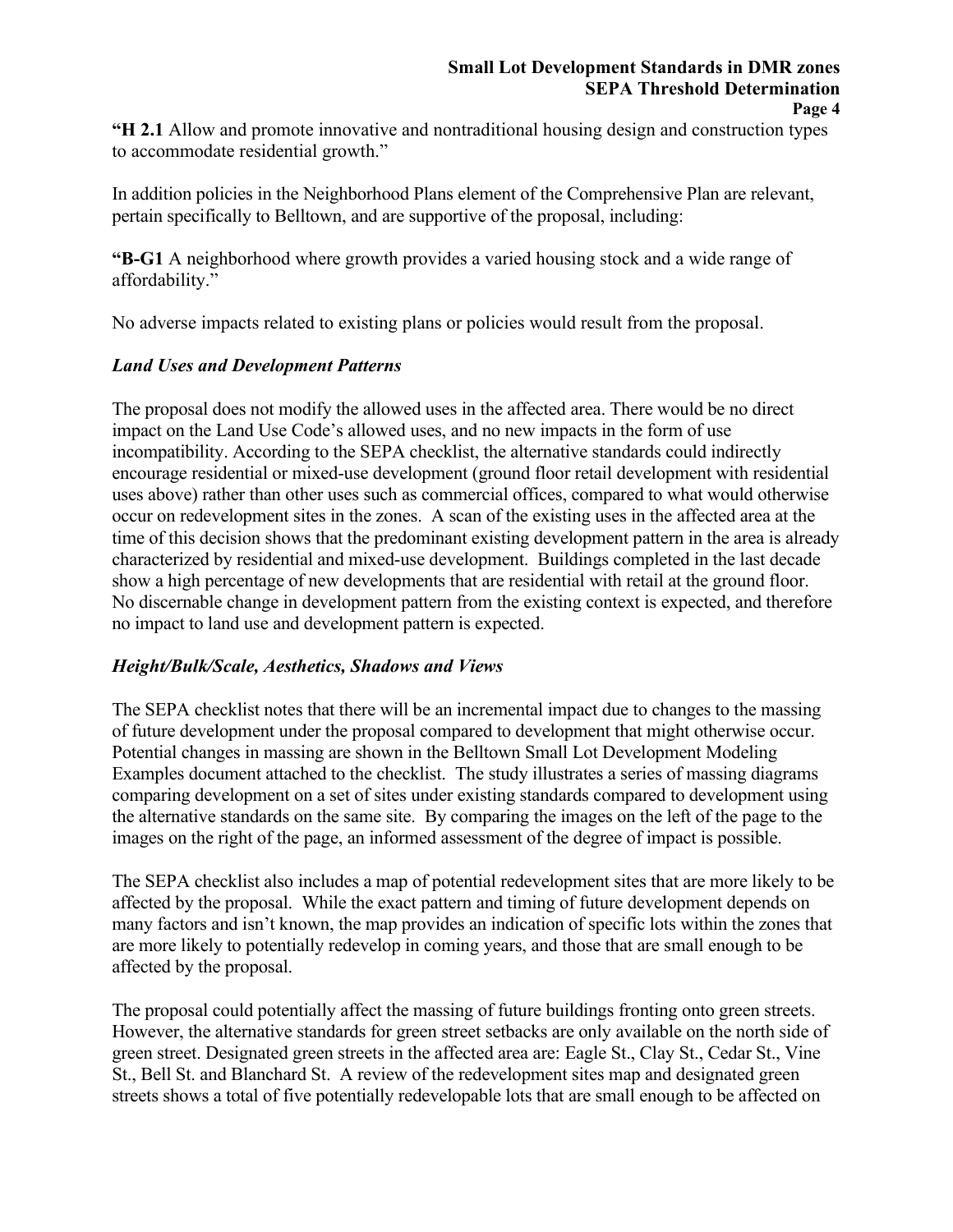#### **Small Lot Development Standards in DMR zones SEPA Threshold Determination Page 5**

the north side of green streets. These are along Cedar Street (2), and Vine Street (3). Potential redevelopment on these lots could result in smaller upper level setbacks between approximately the seventh story of the building up to approximately the fourteenth story of the building. The effect could be a sense of enclosure of views experienced by occupants of buildings in nearby blocks surrounding these sites, and a degree of increased shading of the green street right of ways during limited times of the day and the year. The degree of difference in the massing can be seen by comparing the left and right images in the SEPA checklist models.

The proposal does not alter the City's existing view corridor protections under SEPA (SMC 25.05.675.P). At the time of a proposed development project, a development may be conditioned to ensure protection of the identified publicly protected view corridors. View corridor protections, and the design review process, would continue to allow for conditioning of developments to protect public views with or without this proposal.

Alternative standards for maximum building width and depth and maximum building coverage would also cause an impact due to changes in allowed building massing. Existing regulations require tiers of slightly decreasing building mass at the 65' level and 85' level at the upper stories of buildings, through both the maximum width and depth standard, and the maximum building coverage standard. Under the proposed alternative standard a total lot coverage amount would kick in at lower height limits: 25' for lots smaller than 8,000 sq. ft. and, and 45' for lots between 8,000 sq. ft. and 14,500 sq. ft.. Above this point, building massing could be uniform (not stepped) for the stories above. The differences in resulting massing compared to existing requirements are seen in the provided diagrams. The impact would be experienced in the form of a small amount of increased shading on adjacent buildings or sites during limited times of the day and year. There would also be an aesthetic difference, characterized by less varied or 'stepped' architectural forms experienced by viewers from nearby streets or surrounding buildings.

As a part of this determination, a review of existing context consisting of in-person walk throughs and review of google street view images was conducted to visualize how the hypothetical impact described above and depicted in diagrams, would land in an on-the-ground existing condition.

There are potential impacts from this proposal in the form of incrementally increased shading at limited times of day and year, and incremental enclosure of some views. However, these impacts would not be significant. The impacts would be directly experienced at a small number of locations and angles given the minor degree of difference in the massing and the limited number of potentially affected sites. Obstruction of unprotected views and increases in shading due to construction or other change in the urban environment is an expected aspect of an urban environment and is not a significant adverse impact. The aesthetic effects of different architectural massing is a matter of subjective preference to some degree, and is also not considered to be a significant adverse impact in this case.

## *Noise, Light/Glare*

Allowed uses are not expected to change as discussed above. The SEPA checklist identifies that an increased amount of buildings in the area could cause a cumulative impact on the amount of artificial illumination in the area. This would cause only a minor impact. Differences in building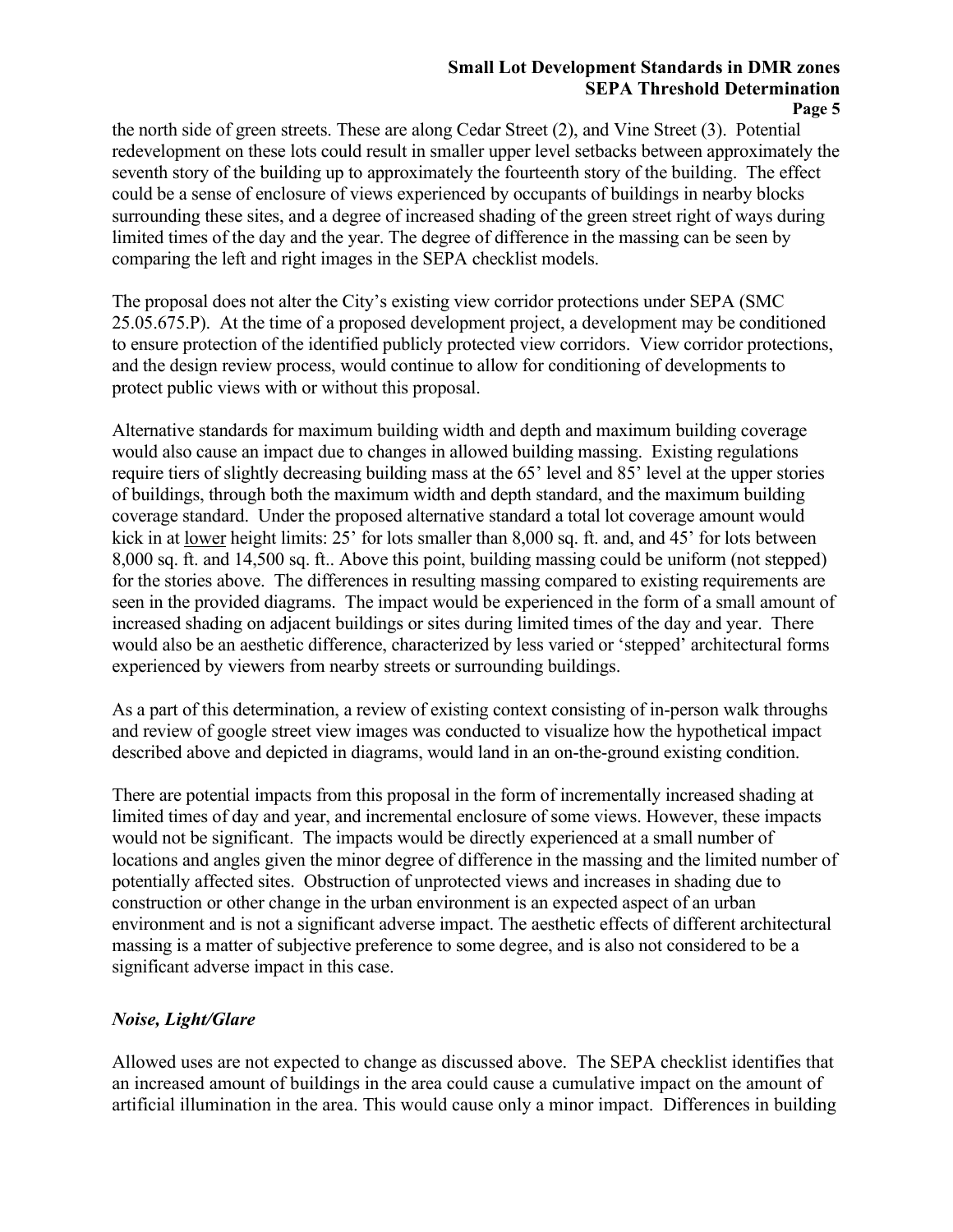#### **Small Lot Development Standards in DMR zones SEPA Threshold Determination Page 6**

massing allowed under the proposed alternative standards compared to what would otherwise occur, would result in light/glare impacts that are small enough to be diminimus. No more than a minor impact with respect to noise, light/glare from the proposal is expected.

## *Housing*

The proposal is intended to make it easier to construct housing using modular technologies on small lots in the DMR zones. The checklist identifies that adverse impacts on existing housing could occur if the proposal results in increased demolition of existing buildings with housing to construct new market-rate buildings with housing. The proposal would also slightly increase the likelihood that affected lots would be redeveloped with housing (as opposed to other uses), thereby increasing the potential for greater production of housing compared to no action. Increases in housing overall have a net benefit on the affordability and availability of housing in the market as a whole.

Potential demolition of housing due to the proposal would not be a significant amount. The proposal is not likely to markedly increase the rate of redevelopment as many of the same lots would be likely to redevelop with or without the proposal. Lots shaded pink on the map attached to the checklist are identified as "potentially redevelopable" under existing zoning. Many of the lots shaded pink do not contain housing to begin with.

Programs in place or a part of the proposal would mitigate potential impacts to housing. As noted in the checklist the City has an adopted Mandatory Housing Affordability (MHA) program that requires a contribution to affordable housing from new development. MHA would mitigate potential impact from the demolition of unsubsidized relatively low-cost housing. The proposal also contains the option of an additional housing requirement that 4% of the on-site units would be reserved as affordable to households earning 60% of AMI for 75 years. If this option were integrated in the proposal it would provide even stronger mitigation.

## *Environmentally sensitive areas or areas designated (or eligible or under study) for governmental protection, such as parks, wilderness, wild and scenic rivers, threatened or endangered species habitat, wetlands, floodplains, or prime farmlands.*

At page 14, the Checklist describes how the proposal could potentially affect environmentally sensitive areas or other areas designated or eligible for government protection. The proposal would not change the types of construction allowable or allowed uses. None of the existing Federal, State or City regulations protecting sensitive areas or areas eligible for protection would be modified. No additional impact on environmentally sensitive areas, or areas eligible for government protection would result from this proposal.

### *Historic Preservation and Cultural Resources*

The checklist identifies structures of historic significance including historic landmarks at page 11. The proposal does not alter the City's existing policies or regulations for preservation of historic landmarks. As stated at page 14 of the checklist, existing historic landmarks would not be more likely to redevelop because of this proposal. Potential landmarks that have not yet been designated would be reviewed for landmark designation at the time of a project proposal through project level SEPA review. There is currently no historic district in Belltown, however the area is known to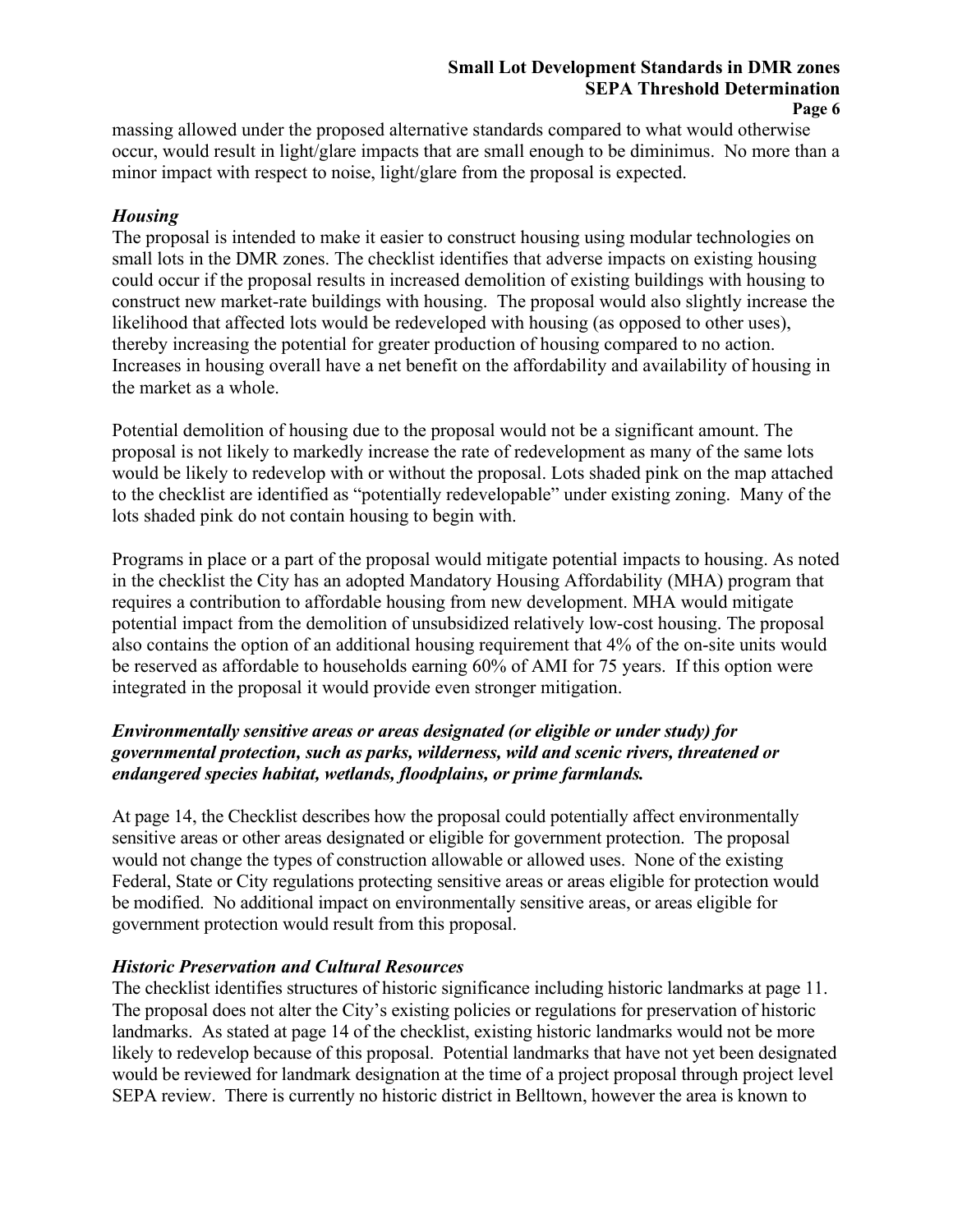# **Small Lot Development Standards in DMR zones SEPA Threshold Determination**

**Page 7**

contain a relatively high concentration of historic-aged structures. Redevelopment allowed under the proposal would be a similar scale and configuration to redevelopment allowed under existing regulations (see checklist diagrams) - so as not to cause markedly different scale relationships between new buildings and historic structures, as compared with what would result from existing regulations. No significant adverse impact to historic preservation or cultural resources would result.

## *Transportation, Parking*

The checklist provides an upper limit estimate of the amount of additional housing that could result from the proposal compared to no action. The checklist references transportation analysis conducted as part of the 2035 Comprehensive Plan Update and the implementation of MHA. Both analyses review potential future growth amounts and provide technical metrics for how the City's roadway network and non-motorized infrastructure will perform under future growth scenarios. The amount of additional growth that could result from this proposal would not change the results of these technical analyses by a discernable amount with regard to traffic congestion in the Downtown Urban Center,

The proposal could have minor localized impacts on on-street parking. It could increase competition for on-street parking spaces to the extent it increases the size of new buildings, encourages redevelopment, or encourages development on small lots where it is more difficult to accommodate underground parking. In the context of the City's transportation policies, which generally support a broad range of transportation choices, localized parking impacts that could result from this proposal are not considered to be a significant adverse environmental impact.

### *Public Services, Utilities*

The checklist describes potential affects on public services and utilities at page 17. The City's existing regulations requiring improvements to utilities at the time of development would not be altered by this proposal. Required utility work associated with potential future development projects under the proposal would sufficiently address any localized needs for utility improvement. The total amount of incremental growth that could occur because of this proposal is a very small amount. The range of potential impacts on emergency services, compared to those estimated as part of recent studies, would not be discernably altered. No more than a minor impact on emergency services or utilities would result.

## *Parks and Open Space*

This proposal would cause an impact on the City's parks and open space system. As noted in the checklist at page 17, the existing inventory of open spaces in the Downtown Urban Center falls short of meeting certain aspirational goals for per capita amounts and distribution in the Comprehensive Plan. The amount of additional housing growth compared to no action, could have a small, incremental effect, placing additional demand on the use of downtown parks and open spaces. This could be experienced as greater crowding in parks, or incrementally longer wait times to use park services or facilities. Potentially affected parks and open spaces within the vicinity include Bell Street Park, Seattle Center, Denny Park, and open spaces associated with Waterfront Seattle. Due to the very small amount of the incremental demand for park usage, and the undefined timing and degree of additional demand on parks associated with the proposal, the overall impact on parks and open space is determined not to be significant.